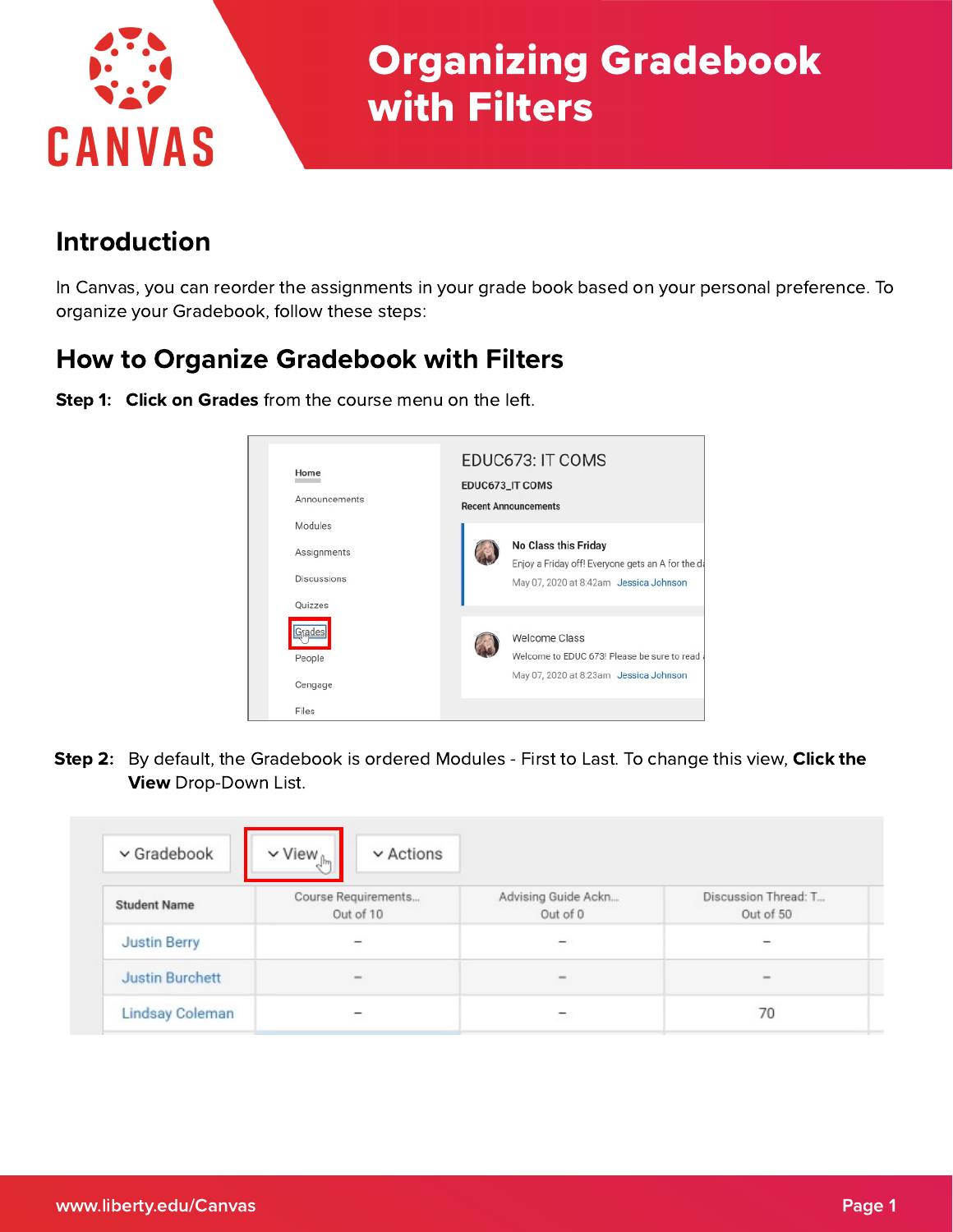#### How to Organize Gradebook with Filters (continued)

Step 3: Hover over Arrange By. The Canvas options for arranging your gradebook are Assignment Name, Due Date, Points, Module Order, and Default.

| $\vee$ Gradebook      | $\sim$ View               | $\vee$ Actions |                             |                                   |
|-----------------------|---------------------------|----------------|-----------------------------|-----------------------------------|
| Student Na            | <b>Arrange By</b>         | ↗<br>ه         | ✓ Default Order             | Discussion Thread: T<br>Out of 50 |
| Justin B              | Filters                   |                | Assignment Name - A-Z       |                                   |
| <b>Justin B</b>       | Statuses                  |                | Assignment Name - Z-A       |                                   |
| Lindsay               | Columns                   |                | Due Date - Oldest to Newest | 70                                |
| Mark Co               | Notes                     |                | Due Date - Newest to Oldest | 70                                |
| Jacen G               | ✓ Unpublished Assignments |                | Points - Lowest to Highest  |                                   |
| Mark Jonnson          |                           |                | Points - Highest to Lowest  | 45                                |
| David Markovich       |                           |                | Module - First to Last      |                                   |
|                       | Nawona Nhekairo           |                | Module - Last to First      |                                   |
| Carolyn Peck          |                           |                |                             |                                   |
| <b>Nathan Russell</b> |                           |                |                             |                                   |

Assignment Name allows you to arrange your gradebook by alphabetical order, Either A to Z or Z to A.

| <b>Arrange By</b>         | الغال | $\checkmark$ Default Order  |
|---------------------------|-------|-----------------------------|
| Filters<br>B              |       | Assignment Name - A-Z       |
| Statuses                  |       | Assignment Name - Z-A       |
| Columns                   |       | Due Date - Oldest to Newest |
| <b>Notes</b>              |       | Due Date - Newest to Oldest |
| ✓ Unpublished Assignments |       | Points - Lowest to Highest  |
| <b>Chain Robert</b>       |       | Points - Highest to Lowest  |
| <b>Aarkovich</b>          |       | Module - First to Last      |
| a Nhekairo                |       | Module - Last to First      |
| Peck                      |       |                             |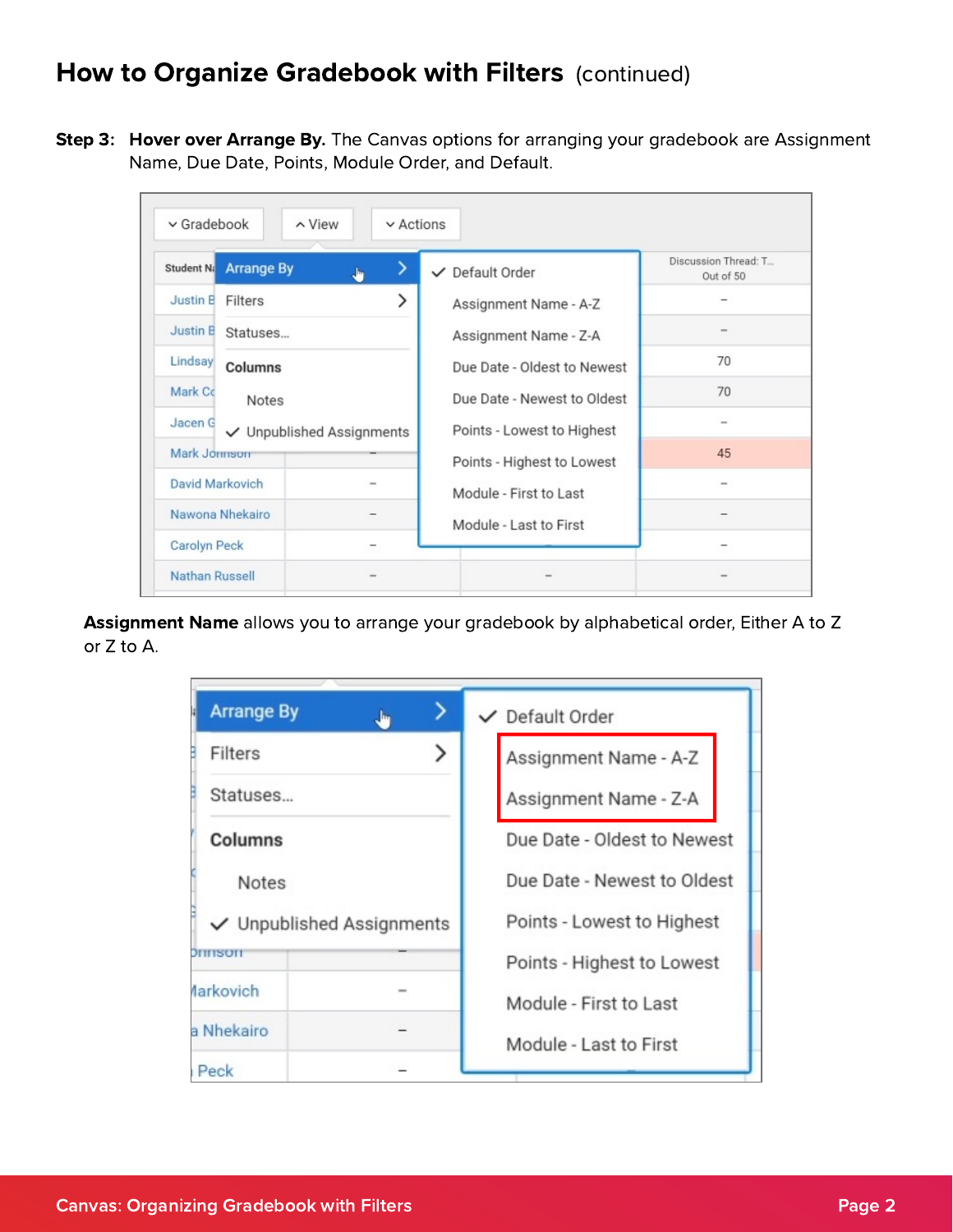# How to Organize Gradebook with Filters (continued)

Due Date allows you to arrange your gradebook by assignment due date, either oldest to newest or newest to oldest.

| <b>Arrange By</b> | , In                           | $\vee$ Default Order        |
|-------------------|--------------------------------|-----------------------------|
| Filters           |                                | Assignment Name - A-Z       |
| Statuses          |                                | Assignment Name - Z-A       |
| Columns           |                                | Due Date - Oldest to Newest |
| <b>Notes</b>      |                                | Due Date - Newest to Oldest |
|                   | $\vee$ Unpublished Assignments | Points - Lowest to Highest  |
| Cimin Atelia      |                                | Points - Highest to Lowest  |
| <b>Aarkovich</b>  |                                | Module - First to Last      |
| a Nhekairo        |                                | Module - Last to First      |
| Peck              |                                |                             |

Points allows you to arrange your gradebook by assignment point value, either highest to lowest or lowest to highest.

| <b>Arrange By</b>              | رتال | $\vee$ Default Order        |
|--------------------------------|------|-----------------------------|
| Filters                        |      | Assignment Name - A-Z       |
| Statuses                       |      | Assignment Name - Z-A       |
| Columns                        |      | Due Date - Oldest to Newest |
| <b>Notes</b>                   |      | Due Date - Newest to Oldest |
| $\vee$ Unpublished Assignments |      | Points - Lowest to Highest  |
| an massacr                     |      | Points - Highest to Lowest  |
| <b>Aarkovich</b>               |      | Module - First to Last      |
| a Nhekairo                     |      | Module - Last to First      |
| Peck                           |      |                             |